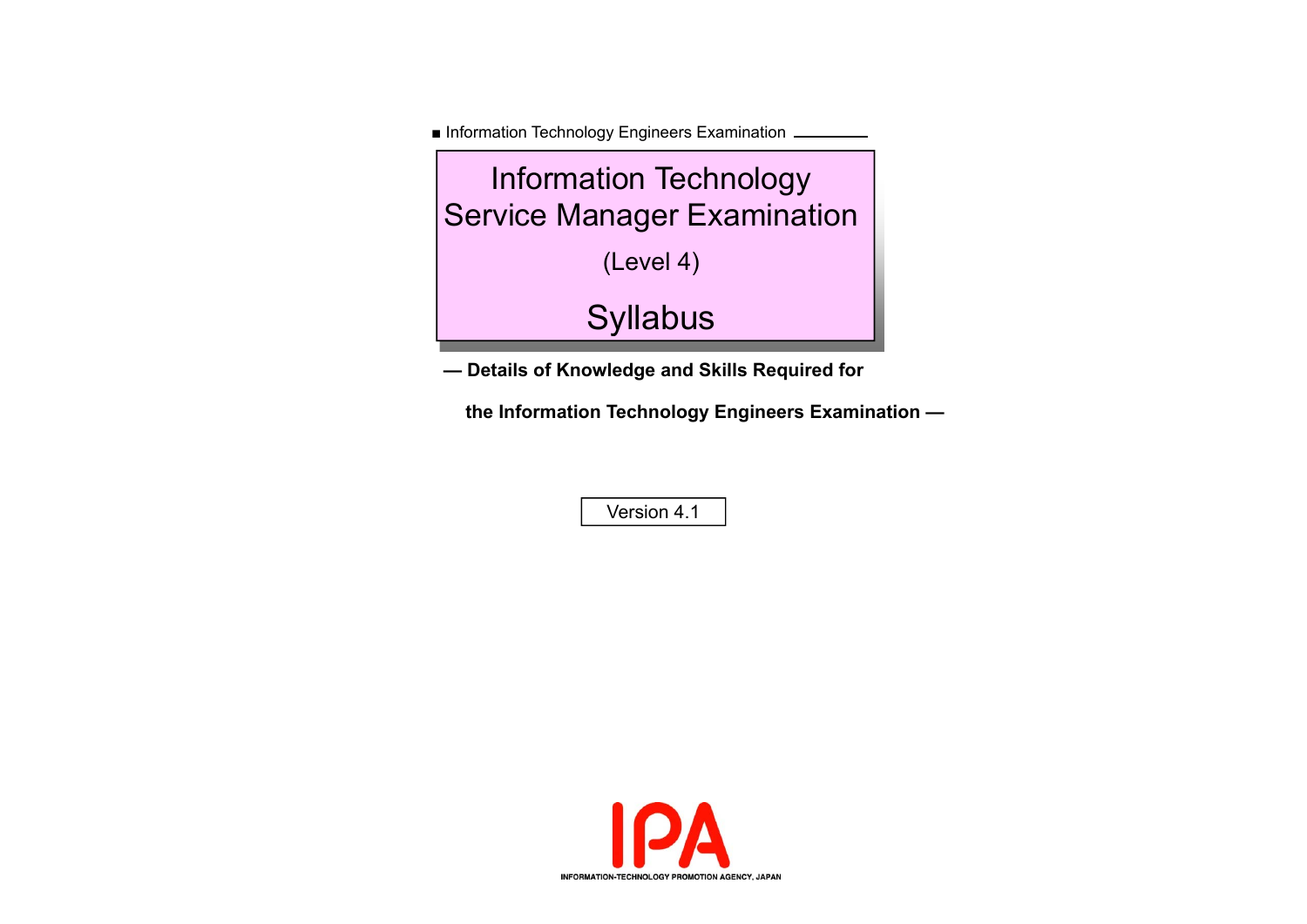Corporate names or product names used in this syllabus are trademarks or registered trademarks of each company or organization. and TM are not used in the syllabus.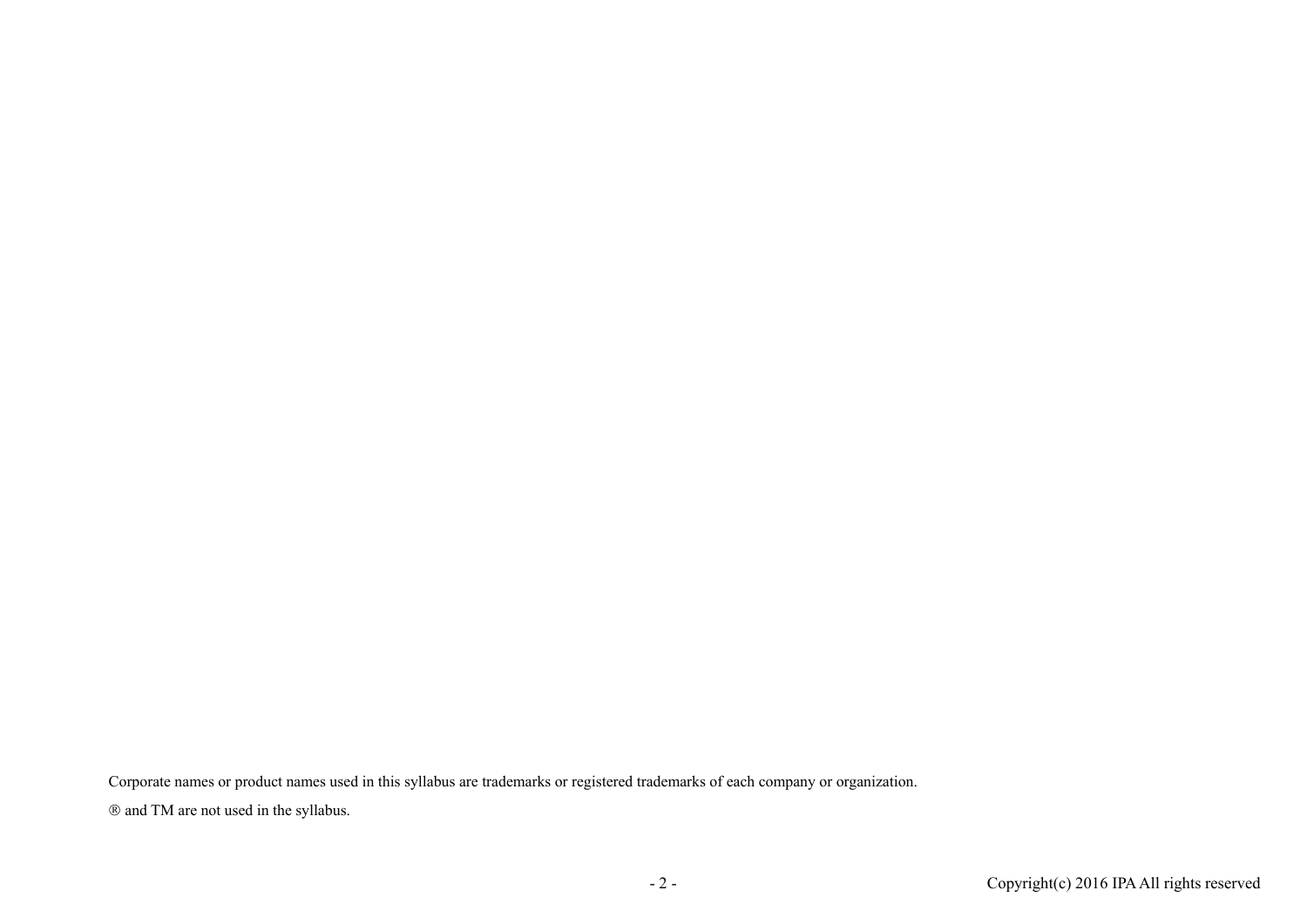| Major category        | Minor category                                                      | Outline                                                                                                                                                                                                                                                                                                                                                                                                                                                                                                                                                                                                                                                                                                    | Required knowledge                                                                                                                                                                                                                                                                                                                                                                                                                                                                                                                                                                                  | <b>Required skills</b>                                                                                                                                                                                                                                                                                                                                                                                                                                                                    |
|-----------------------|---------------------------------------------------------------------|------------------------------------------------------------------------------------------------------------------------------------------------------------------------------------------------------------------------------------------------------------------------------------------------------------------------------------------------------------------------------------------------------------------------------------------------------------------------------------------------------------------------------------------------------------------------------------------------------------------------------------------------------------------------------------------------------------|-----------------------------------------------------------------------------------------------------------------------------------------------------------------------------------------------------------------------------------------------------------------------------------------------------------------------------------------------------------------------------------------------------------------------------------------------------------------------------------------------------------------------------------------------------------------------------------------------------|-------------------------------------------------------------------------------------------------------------------------------------------------------------------------------------------------------------------------------------------------------------------------------------------------------------------------------------------------------------------------------------------------------------------------------------------------------------------------------------------|
| Service<br>Management | 1-1 Service<br>Management                                           | Service providers implement service management<br>in order to fulfill service requirements, direct<br>activities for the design, transition, delivery and<br>improvement of services, and control resources<br>and risks.<br>(1) Service requirements<br>Clearly set out the needs of customers and service<br>users as well as those of the service provider as<br>service requirements.<br>(2) Service management system<br>Implement a service management system, an<br>integrated process approach, direct and control<br>service management activities.<br>(3) Risk management<br>Monitor and control the status of service<br>provision, and evaluate and manage the risks<br>relating to a service. | The following regarding service management:<br>• Service<br>• Service components<br>• Service management<br>• Management system<br>• SMS (Service management system)<br>Service requirements<br>• Service quality<br>Service life cycle<br>Stages of service life cycle<br>(strategy, design, transition, operation,<br>continuous improvement)<br>• Customers<br>Service providers<br>SLA (Service Level Agreement)<br>• Risk management<br>• Risk assessment<br>• JIS Q 20000 series (ISO/IEC 20000)<br>$\cdot$ ITIL<br>• Trends in information technology (including<br>IoT, big data, AI, etc.) | • Implementing efficient and effective service<br>management<br>• Investigating impact on service management<br>systems in the stages of the service life cycle.<br>• Performing risk management and risk<br>assessment concerning the achievement of<br>service management objectives<br>• Identifying customer expectations for a<br>service, and communicating continuously<br>• Leading a team to achieve its objectives for<br>the maintenance and improvement of service<br>quality |
|                       | 1-2 Establishment<br>and<br>improvement<br>of service<br>management | Apply the PDCA (Plan-Do-Check-Act)<br>methodology to service management systems.<br>(1) Creation of implementation plan<br>Create, implement, and maintain a plan for<br>service management.<br>(2) Implementation and operation<br>Implement and operate a service management<br>system for the planning, transition, delivery, and<br>improvement of services.<br>(3) Monitoring and reviews<br>Monitor, measure, and review the service<br>management system and services.<br>(4) Creation and management of an<br>improvement plan<br>Take actions to continuously improve the<br>performance of the service management system<br>and services.                                                        | The following regarding the establishment and<br>improvement of service management:<br>• Process approach<br>Processes, procedures<br><b>PDCA</b><br>$\bullet$<br>• Process capability levels (process maturity<br>levels)<br>• Process assessment<br>• Gap analysis<br>• CSF (Critical Success Factor)<br>• KPI (Key Performance Indicator)<br><b>SMART</b><br>$\bullet$<br>• Continuous improvement<br>• Service and process performance<br>• JIS Q 9001 (Quality management systems -<br>Requirements)                                                                                           | • Planning and constructing the service<br>management system<br>• Measuring and explaining the results of<br>executing service management processes<br>• Performing assessments of process capability<br>levels<br>• Planning and implementing the improvement<br>of service management processes<br>• Monitoring, measuring, analyzing, and<br>reporting the performance of services and<br>processes<br>• Managing projects                                                             |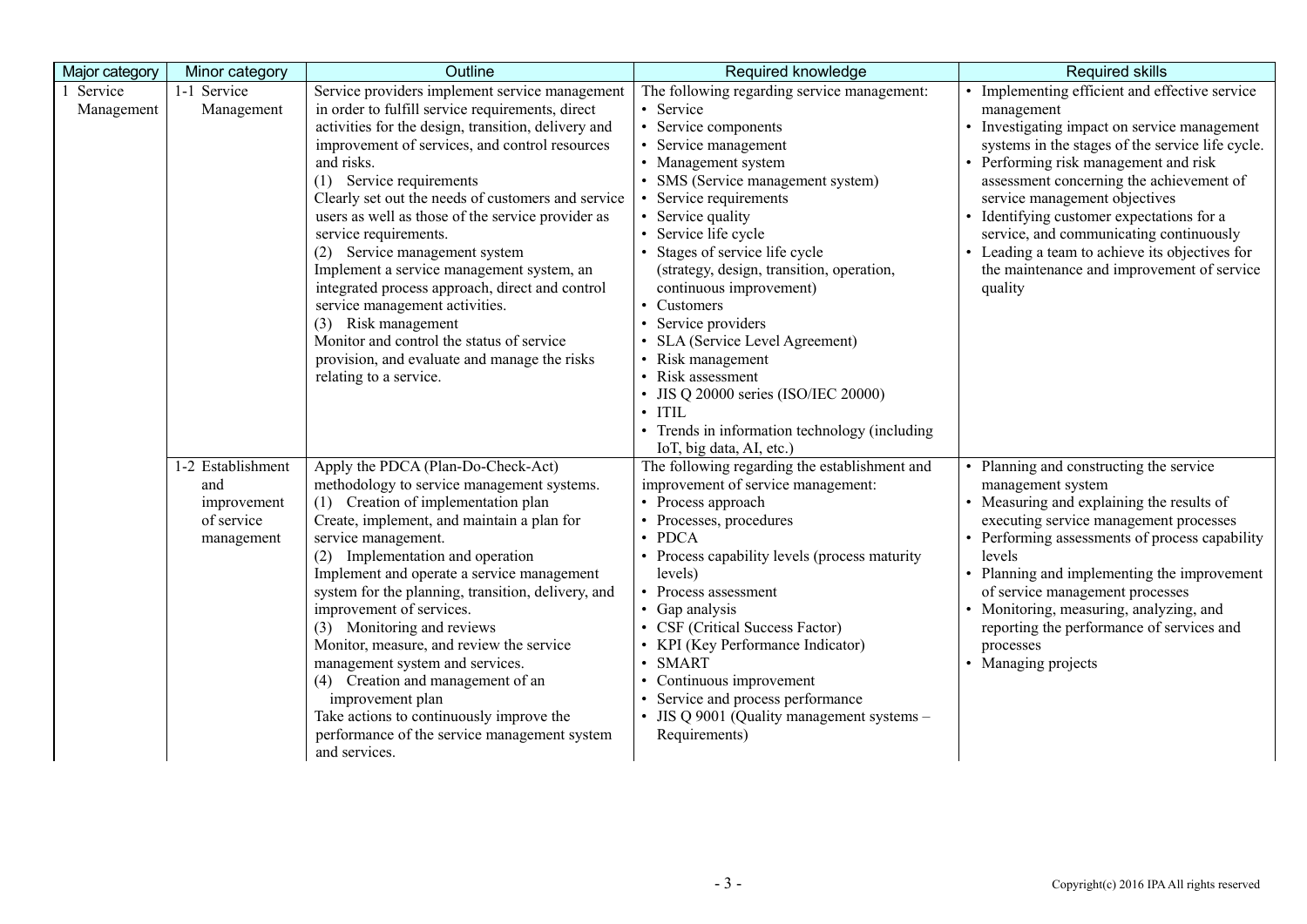| Major category                        | Minor category                                                    | Outline                                                                                                                                                                                                                                                                                                                                                                                                                                                                                                                           | Required knowledge                                                                                                                                                                                                                                                                                                                                                                                                                                                       | Required skills                                                                                                                                                                                                                                                                                                                                                                                                                          |
|---------------------------------------|-------------------------------------------------------------------|-----------------------------------------------------------------------------------------------------------------------------------------------------------------------------------------------------------------------------------------------------------------------------------------------------------------------------------------------------------------------------------------------------------------------------------------------------------------------------------------------------------------------------------|--------------------------------------------------------------------------------------------------------------------------------------------------------------------------------------------------------------------------------------------------------------------------------------------------------------------------------------------------------------------------------------------------------------------------------------------------------------------------|------------------------------------------------------------------------------------------------------------------------------------------------------------------------------------------------------------------------------------------------------------------------------------------------------------------------------------------------------------------------------------------------------------------------------------------|
| 2 Service<br>design and<br>transition | 2-1 Planning of<br>new or<br>changed<br>services                  | Create a service plan for a new service or service<br>change as defined in a change management<br>policy, which is proposed to meet operational<br>needs or improve the effectiveness of a service.<br>• Identify service requirements<br>• Create a plan to meet the identified service<br>requirements.                                                                                                                                                                                                                         | The following concerning service planning:<br>· Service acceptance criteria<br>• Change management policy<br>• Closure of a service<br>• Service pipeline<br>• Service portfolio                                                                                                                                                                                                                                                                                         | • Identifying service requirements, and creating<br>a service plan<br>• Investigating the organizational structure<br>during design, development, and transition<br>• Communicating with stakeholders                                                                                                                                                                                                                                    |
|                                       | 2-2 Design and<br>development of<br>new or<br>changed<br>services | Design and develop new or changed services<br>• Make specific service requirements, and<br>document design.<br>Develop a service on the basis of a documented<br>design.                                                                                                                                                                                                                                                                                                                                                          | The following regarding service design and<br>development:<br>• Design and development<br>• Service design document                                                                                                                                                                                                                                                                                                                                                      | • Making specific requirements concerning<br>quality of service that must be achieved, such<br>as a service level or service reliability, and<br>creating a design document.<br>Investigating organizational impact, such as<br>the organizational structure during service<br>operations, which is caused by the delivery of<br>a service                                                                                               |
|                                       | 2-3 Transition of<br>new or<br>changed<br>services                | Plan and implement transition of new or changed<br>services.<br>• Use an acceptance test environment to<br>implement a test prior to deployment to an<br>operational environment.<br>• Conduct verification on the basis of service<br>acceptance criteria.<br>• Deploy an approved new service or service<br>change to an operational environment.<br>• Report the achieved results to customers and<br>stakeholders in comparison with the expected<br>results proposed at the planning stage after<br>transition is completed. | The following regarding service transition:<br>• Transition<br>• Operational service level agreements<br>• Transition of operations and systems<br>• Transition planning<br>• Transition rehearsals<br>• Transition decisions<br>• Transition notification<br>• Transition evaluation<br>• Operational tests<br>• Acceptance tests<br>• Handover of operations<br>• Acceptance of application systems<br>• Acceptance of services<br>• Release and deployment management | • Planning and implementing a service<br>transition plan<br>• Investigating whether service requirements<br>and the design have been fulfilled on the<br>basis of service acceptance criteria<br>• Creating and implementing an acceptance test<br>plan, and evaluating the results<br>• Reporting the level of achievement of results                                                                                                   |
| Service<br>management<br>processes    | 3-1 Service<br>delivery<br>processes                              | Service level management<br>(1)<br>Perform the following to define, agree, record,<br>and manage levels of service:<br>• Agree to an SLA (the scope of services and the<br>service level targets) with parties concerned.<br>• Maintain the SLA with regular reviews.<br>• Monitor and record service levels<br>• Identify causes behind a non-conformance, and<br>commence corrective action and preventive<br>action.<br>(2) Service reporting                                                                                  | Service level management<br>• Service level<br>• Service targets<br>• Non-conformance<br>• Corrective action<br>• Service improvement plans<br>• Service catalogs<br>• Review of SLA<br>The following regarding service reporting:<br>• Performance<br>• Workload                                                                                                                                                                                                        | • Negotiating SLAs with customers, and<br>obtaining agreement<br>Regularly monitoring and maintaining<br>service level management processes and<br><b>SLAs</b><br>Identifying causes for non-conformance to<br>service levels and opportunities for<br>improvement<br>• Creating and maintaining service catalogs<br>• Regularly creating, reviewing, and evaluating<br>reports on service and operation performance<br>and achievements |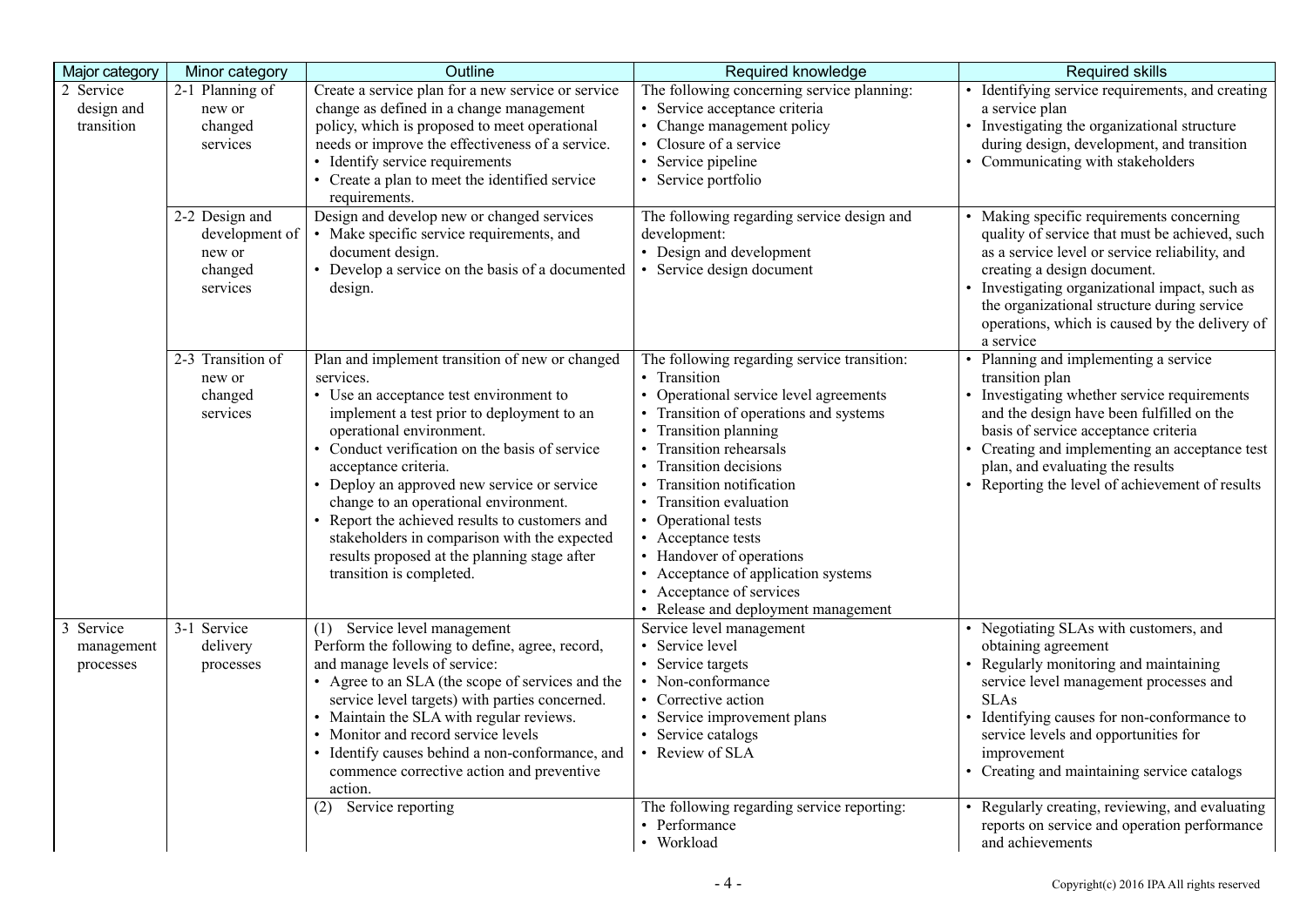| Major category | Minor category | Outline                                                                                                                                                                                                                                                                                                                                                                                                                                                                                                                                                                                                                                                                                                                                                                                                                                                                                                | Required knowledge                                                                                                                                                                                                                                                                                                                                                                                                                                                                                                                                                                                                                                                                                                                                                                                                                                                                    | <b>Required skills</b>                                                                                                                                                                                                                                                                                                                                                                                                                                                                                                                                                                                                                                                                                                                                                                                                                                                                                                                                                                                                                                                                        |
|----------------|----------------|--------------------------------------------------------------------------------------------------------------------------------------------------------------------------------------------------------------------------------------------------------------------------------------------------------------------------------------------------------------------------------------------------------------------------------------------------------------------------------------------------------------------------------------------------------------------------------------------------------------------------------------------------------------------------------------------------------------------------------------------------------------------------------------------------------------------------------------------------------------------------------------------------------|---------------------------------------------------------------------------------------------------------------------------------------------------------------------------------------------------------------------------------------------------------------------------------------------------------------------------------------------------------------------------------------------------------------------------------------------------------------------------------------------------------------------------------------------------------------------------------------------------------------------------------------------------------------------------------------------------------------------------------------------------------------------------------------------------------------------------------------------------------------------------------------|-----------------------------------------------------------------------------------------------------------------------------------------------------------------------------------------------------------------------------------------------------------------------------------------------------------------------------------------------------------------------------------------------------------------------------------------------------------------------------------------------------------------------------------------------------------------------------------------------------------------------------------------------------------------------------------------------------------------------------------------------------------------------------------------------------------------------------------------------------------------------------------------------------------------------------------------------------------------------------------------------------------------------------------------------------------------------------------------------|
|                |                | Produce agreed, timely, reliable, accurate reports<br>for informed decision making and effective<br>communication.                                                                                                                                                                                                                                                                                                                                                                                                                                                                                                                                                                                                                                                                                                                                                                                     | • Trend information                                                                                                                                                                                                                                                                                                                                                                                                                                                                                                                                                                                                                                                                                                                                                                                                                                                                   | Analyzing reports, and identifying and<br>prioritizing actions for improvement<br>• Implementing reviews of service provision<br>with concerned persons in order to build a<br>consensus with stakeholders in service<br>provision regarding the direction of<br>improvements                                                                                                                                                                                                                                                                                                                                                                                                                                                                                                                                                                                                                                                                                                                                                                                                                 |
|                |                | (3) Service continuity and availability<br>management<br>Perform the following to ensure that the service<br>continuity requirements agreed with customers<br>can be implemented in circumstances after a<br>major loss of service due to a service failure or a<br>disaster.<br>• Develop a service continuity strategy.<br>• Develop a service continuity plan.<br>• Test the service continuity plan.<br>• Manage the service continuity plan.<br>Perform the following to ensure that the<br>availability requirements agreed with customers<br>can be implemented both under normal<br>circumstances and after a severe service<br>interruption.<br>• Create, review, and maintain an availability<br>plan.<br>• Measure and record the availability.<br>• Investigate unplanned non-availability, and<br>take appropriate actions.<br>• Predict potential issues, and take preventive<br>action. | The following regarding service continuity:<br>• BCP (Business continuity plan)/ BCM<br>(Business Continuity Management)<br>• BIA (Business impact analysis)<br>• Service continuity plans<br>Commencement (of service continuity plans)<br>• Recovery<br>• Plan for dealing with unpredicted situations<br>(contingency plan)<br>• RTO (Recovery Time Objective)<br>• RPO (Recovery Point Objective)<br>• RLO (Recovery Level Objective)<br>Disaster recovery<br>• Preventive action<br>• Fall back<br>• Fail-soft<br>• Cold standby/hot standby/warm standby<br>The following regarding availability:<br>Availability<br>Reliability<br>$\bullet$<br>• Resilience<br>Maintainability<br>• Response time<br>$\bullet$ MTBF<br>$\bullet$ MTTR<br>• FMEA (Failure Mode and Effects Analysis)<br>• FTA (Failure Tree Analysis)<br>• SFA (Service Failure Analysis)<br>• Fault tolerance | • Assessing and managing risks regarding<br>service continuity<br>• Making and managing a service continuity<br>plan<br>• Testing the service continuity plan in<br>accordance with the business environment<br>• Creating a disaster recovery plan, and<br>confirming the feasibility of a plan<br>• Analyzing the loss caused by the disruption<br>or functional degradation of an information<br>system<br>• Clarifying the importance and urgency levels<br>of the recovery of business operations<br>• Deciding the scope of agreement for the<br>permissible range until recovery, such as the<br>decrease service quality level for the service<br>recovery period<br>Defining allowable recovery time and<br>recovery priority considering importance and<br>urgency of the business operations, extent of<br>impact, consistency with other business<br>operations, etc.<br>• Defining availability requirements<br>• Identifying the weak points of configuration<br>that reduce availability<br>Analyzing and assessing the various risks<br>(e.g., vulnerability) of availability |
|                |                | (4) Budgeting and accounting for services<br>Perform budgeting operations to plan and manage<br>the budgeting for the cost of service provision.<br>Perform: accounting as an accounting operation;<br>apportioning indirect costs; allocating direct<br>costs; etc. Efficiently manage financial conditions<br>through these activities.                                                                                                                                                                                                                                                                                                                                                                                                                                                                                                                                                              | The following regarding budgeting and<br>accounting for services<br>• Financial management<br>• Budgeting operations<br>• Accounting operations<br>Billing<br>• Apportionment                                                                                                                                                                                                                                                                                                                                                                                                                                                                                                                                                                                                                                                                                                         | • Managing finances for services and service<br>components<br>• Clarifying costs for each cost category and<br>cost item<br>• Making and managing a budget                                                                                                                                                                                                                                                                                                                                                                                                                                                                                                                                                                                                                                                                                                                                                                                                                                                                                                                                    |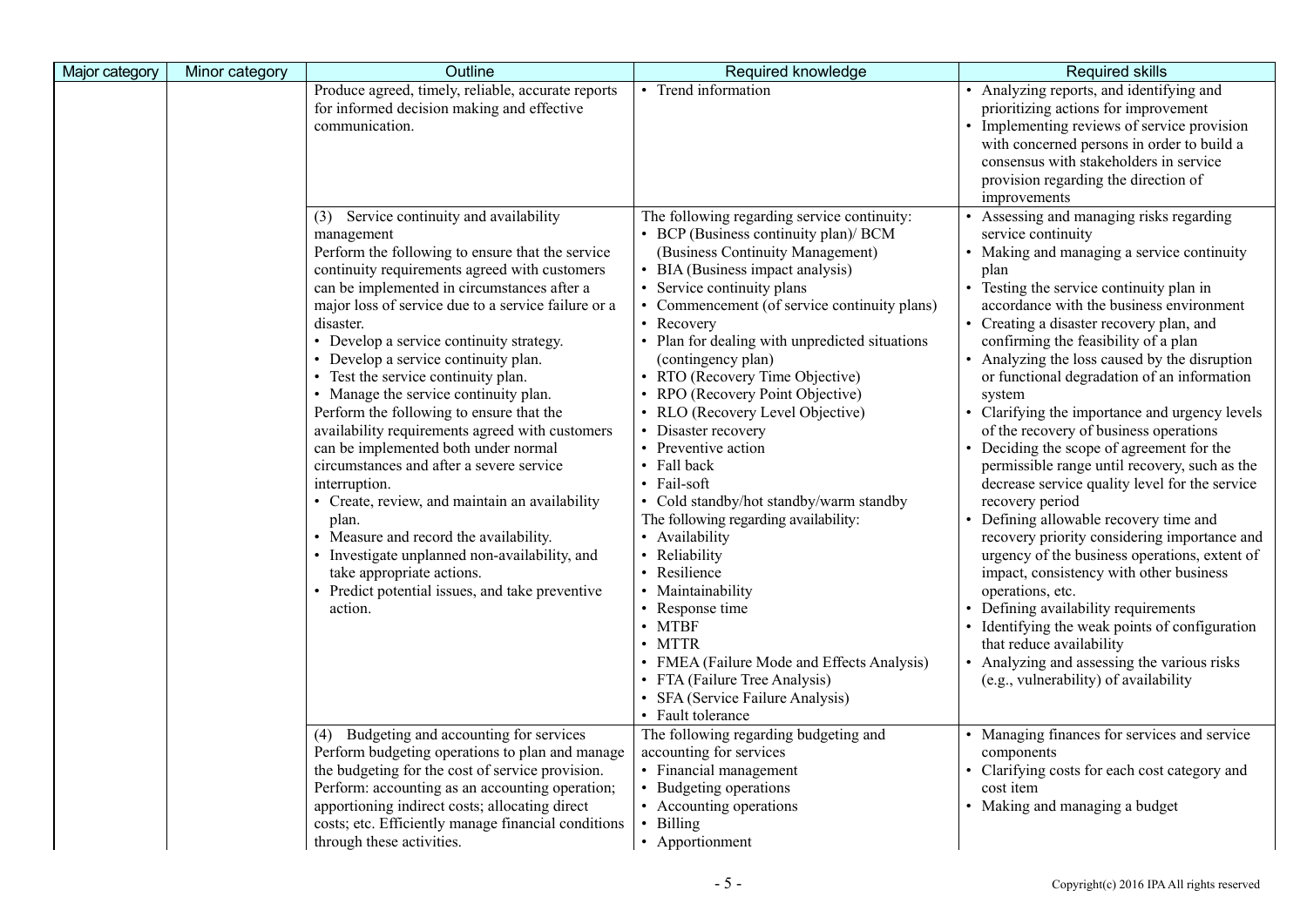| Major category | Minor category | Outline                                           | Required knowledge                             | <b>Required skills</b>                         |
|----------------|----------------|---------------------------------------------------|------------------------------------------------|------------------------------------------------|
|                |                | • Manage budgeting operations.                    | $\cdot$ ROI                                    | • Determining the income and expenditure of    |
|                |                | • Manage accounting operations.                   | • Costs                                        | services, and evaluating and reporting their   |
|                |                | • Apportion indirect costs, and allocate direct   | • Direct costs                                 | profitability and validity                     |
|                |                | costs.                                            | • Indirect costs                               |                                                |
|                |                |                                                   | • Depreciation                                 |                                                |
|                |                |                                                   | • TCO (Total cost of ownership)                |                                                |
|                |                |                                                   | • Indirect person-hours                        |                                                |
|                |                | (5) Capacity management                           | Capacity management:                           | • Performing business capacity management to   |
|                |                | Perform the following to obtain and provide       | • Demand                                       | quantify and manage business plans and         |
|                |                | necessary capacity (e.g., data processing         | • Capacity                                     | needs as future service requirements           |
|                |                | capability and storage space) in timely and cost- | • Capacity planning                            | • Performing service capacity management that  |
|                |                | effective ways:                                   | • Monitoring                                   | supports service planning and resources to     |
|                |                | • Produce a capacity plan.                        | • Thresholds                                   | achieve service targets                        |
|                |                | • Model infrastructure along with current and     | • Business capacity management                 | • Performing component capacity management     |
|                |                | expected future capabilities of such              | • Service capacity management                  | to achieve the agreed targets for components   |
|                |                | infrastructure.                                   | • Component capacity management                | • Creating a capacity plan on the basis of the |
|                |                | • Determine and analyze how much resources        | • Capacity database                            | performance and predicted requirements         |
|                |                | are utilized.                                     | • Modeling and trend analysis                  |                                                |
|                |                | • Monitor capacity.                               |                                                |                                                |
|                |                | • Tune performance, and provide adequate          |                                                |                                                |
|                |                | capacity.                                         |                                                |                                                |
|                |                | (6) Management of Information Security            | The following regarding information security   | • Introducing and enforcing security measures  |
|                |                | Perform the following to effectively manage       | management:                                    | on the basis of a plan                         |
|                |                | information security:                             | • Information security                         | • Identifying information assets               |
|                |                | • Compile the direction of physical, operational, | • Information security policy                  | • Performing risk management for information   |
|                |                | and technological measures to protect the         | • Information assets                           | security, and selecting appropriate            |
|                |                | security of information assets as an information  | • Threats                                      | management measures to reduce risk             |
|                |                | security policy, and gain the approval of a       | • Vulnerabilities                              | • Creating risk reduction measures             |
|                |                | manager with the appropriate privileges.          | • Information security risk assessment         | • Performing assessments of residual risks     |
|                |                | Implement and operate physical, operational,      | • Risk analysis                                | • Implementing physical security measures      |
|                |                | and technological measures for information        | • Risk evaluation                              | • Implementing security measures for           |
|                |                | security management.                              | • Risk acceptance                              | computers                                      |
|                |                | Secure physical security such as entrance         | • Controlling physical entry and exit of rooms | • Installing, operating, and managing network  |
|                |                | access control, protection from external threats, | • Network security solutions (e.g., firewalls, | security products                              |
|                |                | device installation, maintenance and safe         | intrusion detection systems)                   | • Developing, implementing, and promoting      |
|                |                | disposal, and asset movement.                     | • Privileges                                   | the operation rules of measures against        |
|                |                | Implement network security measures such as       | • User access management                       | malware                                        |
|                |                | firewalls and intrusion detection systems.        | • User authentication                          | • Considering malware infection prevention     |
|                |                | Implement measures against malware such as        | • User password management                     | and measures for its early detection           |
|                |                | creating preventive measures against damage       | • Special privilege management                 | • Implementing and operating anti-malware      |
|                |                | from malware, creating measures for the early     | • Access control                               | software                                       |
|                |                | discovery of malware infection, handling          | • Log information protection                   | • Developing, implementing, and promoting      |
|                |                | malware infection, and training users.            | • Information security incident                | the rules of managing data                     |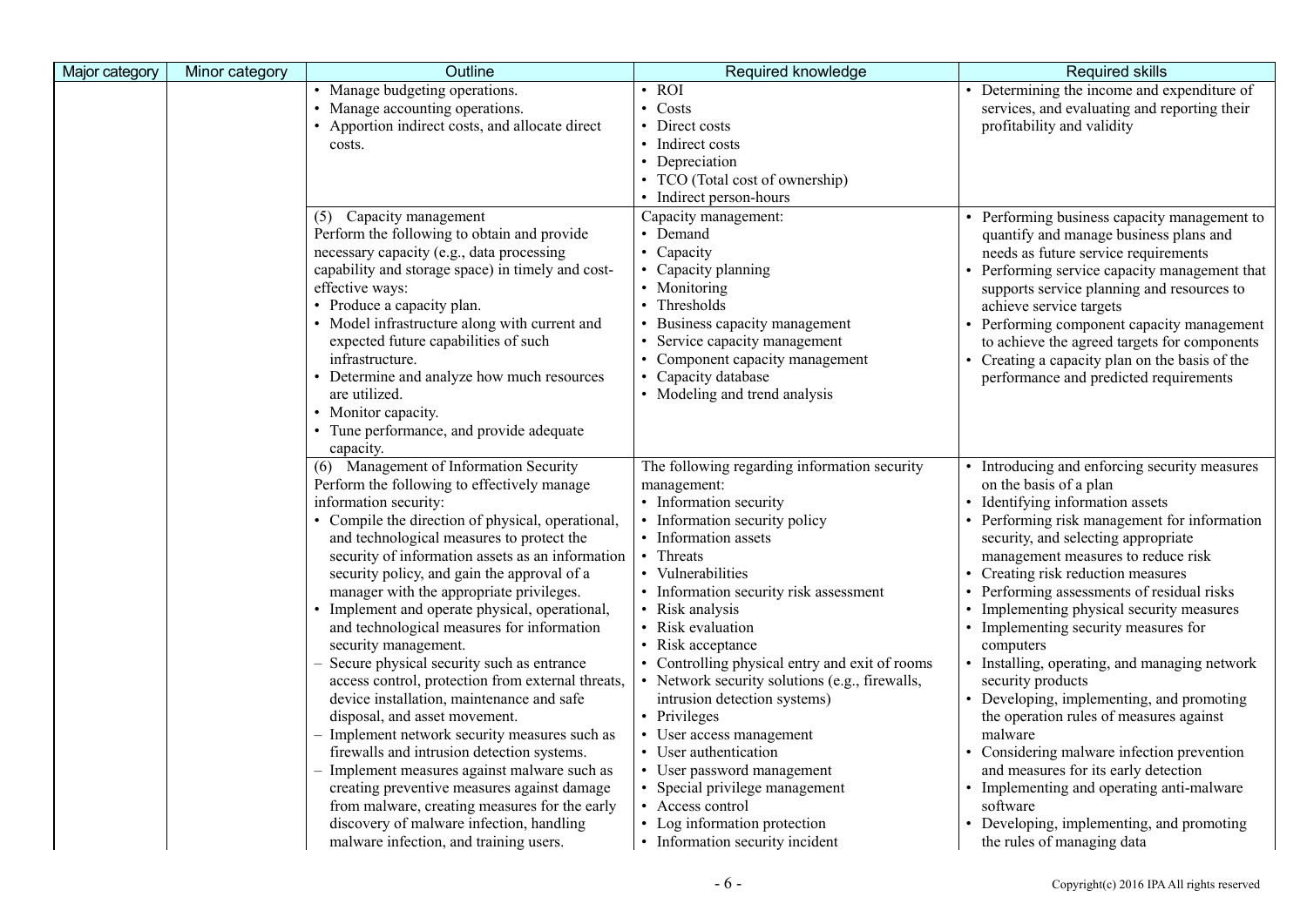| Major category | Minor category                | Outline                                                                                                                                                                                                                                                                                                                                                                                                                                                                                                                                                                                                                                    | Required knowledge                                                                                                                                                                                                                                                                                                         | <b>Required skills</b>                                                                                                                                                                                                                                                                                                                                                                                                                                        |
|----------------|-------------------------------|--------------------------------------------------------------------------------------------------------------------------------------------------------------------------------------------------------------------------------------------------------------------------------------------------------------------------------------------------------------------------------------------------------------------------------------------------------------------------------------------------------------------------------------------------------------------------------------------------------------------------------------------|----------------------------------------------------------------------------------------------------------------------------------------------------------------------------------------------------------------------------------------------------------------------------------------------------------------------------|---------------------------------------------------------------------------------------------------------------------------------------------------------------------------------------------------------------------------------------------------------------------------------------------------------------------------------------------------------------------------------------------------------------------------------------------------------------|
|                |                               | Implement measures for data security such as<br>data management standards, creating measures<br>for the occurrence of a security problem, and<br>implementing and operating preventive<br>solutions against information leakage.<br>• Implement periodic risk assessment in order to<br>identify information security risks, and<br>implement specific measures for management<br>in order to prevent or reduce impact of the<br>identified risks.<br>Handle information security incidents with a<br>priority that is appropriate for the information<br>security risk according to an incident or service<br>request management process. | • Malware<br>• BYOD (security management)<br>• Information security management standards<br>(JIS Q 27000 family standards)<br>• ISMS (Information Security Management<br>System)                                                                                                                                           | Implementing and operating solutions for<br>preventing information leakage<br>Regularly inspecting and analyzing obtained<br>log trails, and taking necessary measures<br>• Appropriately handling an information<br>security incident when it occurs                                                                                                                                                                                                         |
|                | 3-2 Relationship<br>processes | Business relationship management<br>(1)<br>Perform the following activities in order to<br>establish a relationship between a service<br>provider and a customer.<br>• Manage customer relationship and customer<br>satisfaction.<br>• Communicate with customers.<br>• Review service performance.<br>• Handle complaints.<br>• Measure, analyze, and review customer<br>satisfaction levels.                                                                                                                                                                                                                                             | The following regarding business relationship<br>management:<br>• Users<br>• Stakeholders<br>• Customer satisfaction<br>• Complaints                                                                                                                                                                                       | • Managing customer relationship and<br>customer satisfaction<br>Fulfilling responsibility to explain quality of<br>service to a customer, and convincing a<br>customer of the value of a service through<br>communication<br>Reviewing and reporting service performance<br>Understanding how to investigate customer<br>satisfaction, analyzing and evaluating the<br>investigation results                                                                 |
|                |                               | (2) Supplier management<br>Perform the following activities when a supplier<br>is used by a provider to implement and operate<br>service management processes.<br>• Reach agreement on contract documents<br>between a service provider and a supplier and<br>service levels.<br>• Ensure proper management of sub-contracted<br>suppliers who are contracted by lead suppliers.<br>• Measure, monitor, and review supplier<br>performance.                                                                                                                                                                                                | The following regarding supplier management:<br>• Governance<br>• Supply chain (for service provision)<br>• Suppliers<br>• Lead suppliers<br>· Sub-contracted suppliers<br>• Contracts<br>• Internal groups<br>• OLA (Operational level agreements)<br>· Cloud services such as SaaS, PaaS, IaaS, etc.<br>(of utilization) | Governing processes effectively operated by<br>suppliers<br>• Negotiating to reach agreement on contract<br>documents between a service provider and a<br>supplier and service levels<br>Ensuring proper management of sub-<br>contracted suppliers who are contracted by<br>lead suppliers.<br>Gaining the cooperation of providers for<br>maintenance and improvement of service<br>quality<br>Measuring, monitoring, and reviewing<br>supplier performance |
|                | 3-3 Resolution<br>processes   | (1) Incident and service request management<br>Establish and implement the following<br>procedures to restore as swiftly as possible the                                                                                                                                                                                                                                                                                                                                                                                                                                                                                                   | The following regarding incident and service<br>request management:<br>• Incidents (unplanned interruptions to a service,<br>reductions in the quality of a service or failures                                                                                                                                            | Detecting incidents early, and organizing and<br>recording measures for dealing with them<br>• Conducting analysis for resolving incidents                                                                                                                                                                                                                                                                                                                    |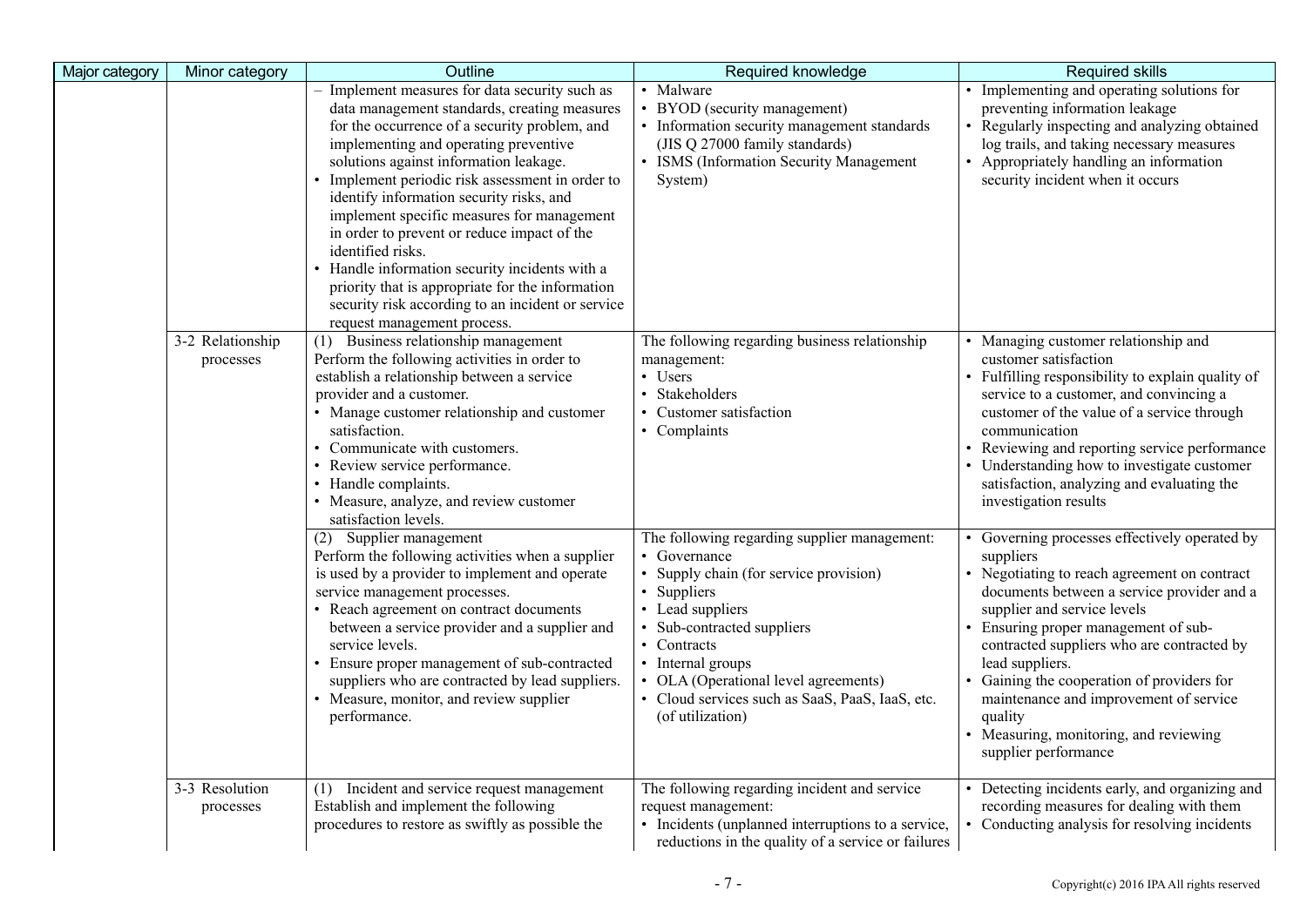| Major category | Minor category           | Outline                                                                                                                                                                                                                                                                                                                                                                                                                                                                                                                                                                                                                                                                                                                                                                                                                                   | Required knowledge                                                                                                                                                                                                                                                                                                                                                                                                                        | <b>Required skills</b>                                                                                                                                                                                                                                                                                                                                                                                                                                                                                                                                                                                                                                                                       |
|----------------|--------------------------|-------------------------------------------------------------------------------------------------------------------------------------------------------------------------------------------------------------------------------------------------------------------------------------------------------------------------------------------------------------------------------------------------------------------------------------------------------------------------------------------------------------------------------------------------------------------------------------------------------------------------------------------------------------------------------------------------------------------------------------------------------------------------------------------------------------------------------------------|-------------------------------------------------------------------------------------------------------------------------------------------------------------------------------------------------------------------------------------------------------------------------------------------------------------------------------------------------------------------------------------------------------------------------------------------|----------------------------------------------------------------------------------------------------------------------------------------------------------------------------------------------------------------------------------------------------------------------------------------------------------------------------------------------------------------------------------------------------------------------------------------------------------------------------------------------------------------------------------------------------------------------------------------------------------------------------------------------------------------------------------------------|
|                |                          | service agreed with a customer, or to respond to<br>service requests.<br>• Recording, allocation of priority, classification,<br>escalation, resolution, and closure<br>Provide information continuously to customers<br>about the progress of incidents and service<br>requests.<br>For serious incidents:<br>• Reach agreement with a customer on<br>definition.<br>• Classify and manage the incidents in<br>accordance with a procedure.<br>• Notify top management about the incidents,<br>and manage the incidents under the supervision<br>of the person in charge.<br>• Review after recovery.                                                                                                                                                                                                                                    | of configuration items that have not yet<br>impacted a service)<br>· Serious incidents<br>• Service requests (standard changes, requests<br>for information, requests for guidance or<br>requests for access to standard services, etc.)<br>• Impact<br>• Avoidance measures<br>• Escalation<br>• Recording<br>• Prioritizing<br>• Classifying<br>• Resolving<br>• Closing<br>• Recovery<br>• Resolution target time<br>• Incident models | • Leading a resolution team to perform and<br>manage incident management processes<br>• Resolving incidents, and processing service<br>requests<br>• Communicating effectively about serious<br>incidents<br>• Evaluating incidents for possible security<br>implications                                                                                                                                                                                                                                                                                                                                                                                                                    |
|                |                          | (2) Problem management<br>Perform the following to minimize disruption to<br>the customers' business by proactive<br>identification and analysis of the cause of<br>incidents and by managing problems to closure:<br>• Establish and implement a procedure of<br>identification, recording, allocation of priority,<br>classification, updating of records, escalation,<br>resolution, and closure for problems.<br>• Take preventive action to reduce potential<br>problems.<br>• Pass changes, which are required to correct the<br>root cause of problems, to the change<br>management process.<br>Review and report the effectiveness of problem<br>resolution.<br>• Accumulate the root cause, resolution<br>measures, and avoidance measures of a<br>resolved problem in order to be able to use<br>these when an incident occurs. | The following regarding problem management:<br>• Problems<br>• Known errors<br>• Root causes<br>• Preventive action<br>• Trend analysis<br>• Single point of failure<br>• Recording<br>• Prioritizing<br>• Classifying<br>• Escalation<br>• Resolving<br>• Closing                                                                                                                                                                        | • Performing problem management:<br>- Analyzing and evaluating failure impacts<br>- Managing failure histories (known errors)<br>- Identifying failures, diagnosing causes, and<br>recovering from failures, and developing<br>workarounds<br>- Managing target date for resolution<br>• Resolving problems by using methods such<br>as the KJ method, the KT method, the Seven<br>Basic Tools of Quality, brainstorming, and<br>the 5 Whys<br>Analyzing problem trends, and investigating<br>latent problems<br>• Communicating workarounds, permanent<br>solutions, or progress of problems to persons<br>concerned<br>• Evaluating and reporting the performance of<br>problem management |
|                | 3-4 Control<br>processes | Configuration management<br>(1)<br>Perform the following to define and control the<br>components of the service and infrastructure and<br>to maintain accurate configuration information:<br>• Plan and implement configuration<br>management.                                                                                                                                                                                                                                                                                                                                                                                                                                                                                                                                                                                            | Configuration management:<br>• CI (Configuration items)<br>• Storage of configuration items<br>• CMDB (Configuration management database)<br>• Configuration baseline<br>• Configuration identification                                                                                                                                                                                                                                   | • Planning configuration management<br>• Designing and operating configuration<br>management systems<br>Building, maintaining, and managing<br>configuration management databases                                                                                                                                                                                                                                                                                                                                                                                                                                                                                                            |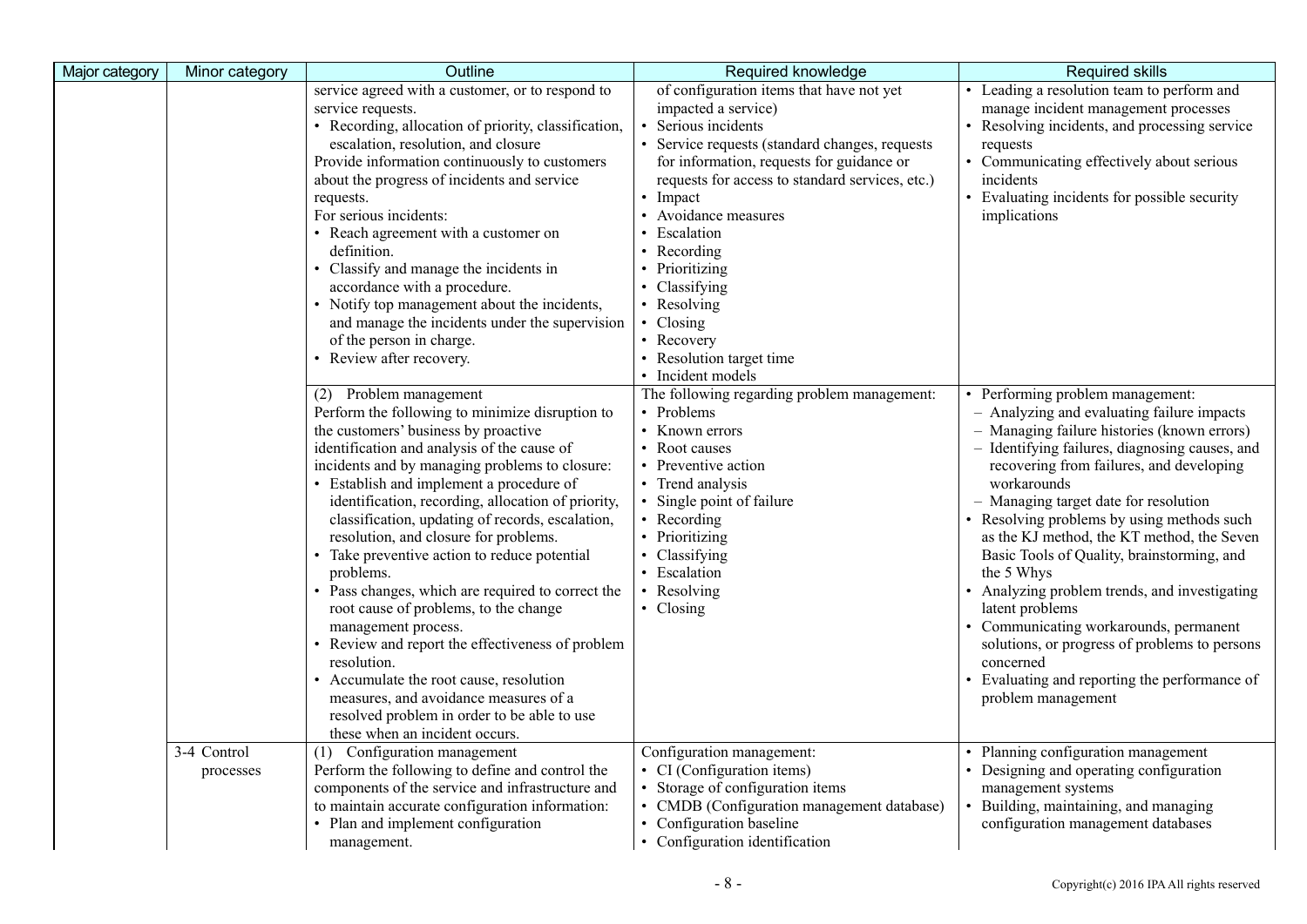| Major category                      | Minor category                         | Outline                                                                                                                                                                                                                                                                                                                                                                                                                                                                                                                                                                                                                                                                 | Required knowledge                                                                                                                                                                                                                                                                                                                                           | <b>Required skills</b>                                                                                                                                                                                                                                                                                                                                |
|-------------------------------------|----------------------------------------|-------------------------------------------------------------------------------------------------------------------------------------------------------------------------------------------------------------------------------------------------------------------------------------------------------------------------------------------------------------------------------------------------------------------------------------------------------------------------------------------------------------------------------------------------------------------------------------------------------------------------------------------------------------------------|--------------------------------------------------------------------------------------------------------------------------------------------------------------------------------------------------------------------------------------------------------------------------------------------------------------------------------------------------------------|-------------------------------------------------------------------------------------------------------------------------------------------------------------------------------------------------------------------------------------------------------------------------------------------------------------------------------------------------------|
|                                     |                                        | • Identify and define configuration items.<br>• Accept and record approved identifiable<br>configuration items.<br>Explain and report the configuration status.<br>• Verify and audit the configuration.<br>• Maintain and manage a configuration<br>management database.                                                                                                                                                                                                                                                                                                                                                                                               | • Versions<br>• Related change requests and problems<br>• Configuration audits<br>• Asset management<br>SAM (Software asset management)<br>· Basic license<br>JIS X 0164-1(Software asset management --<br>Part 1: Processes)                                                                                                                                | • Understanding and identifying the details of<br>configuration items<br>• Performing and reporting on the version<br>control and change management of<br>configuration items<br>• Verifying and auditing that management<br>information matches actual systems                                                                                       |
|                                     |                                        | (2) Change management<br>Record, classify, assess, and approve requests for<br>change in a controlled manner, perform a review<br>of change implementation according to a<br>schedule and a deployment and post-<br>implementation review<br>• Clearly define and document the scope of a<br>change.<br>Record requests for change, and appropriately<br>classify them.<br>• Assess requests for changes for risk, impact,<br>and business benefit.<br>• Reverse or remedy unsuccessful changes.<br>• Review post-change results<br>• Periodically analyze and assess change logs,<br>and establish and maintain a basic policy and<br>procedure for emergency changes. | Change management:<br>• Changes<br>• RFC (Requests for change)<br>• Requests for change (emergency change,<br>normal change, standard change)<br>Recording requests for change<br>• Classifying (urgent, emergency, major, and<br>minor)<br>Assessment<br>• Accepting requests for change<br>• Change schedule<br>Reversing<br>• Post-implementation review  | Accepting requests for changes<br>• Prioritizing requests for changes, and<br>classifying them appropriately<br>Perform assessment of impact and risk for<br>services and customers, and permitting<br>changes that are acceptable<br>• Managing change schedules<br>Analyzing change records<br>$\bullet$<br>• Improving change management processes |
|                                     |                                        | (3) Release and deployment management<br>Perform the following for efficient deployment<br>into an operational environment:<br>• Make plans for release and deployment.<br>• Configure and test releases.<br>• Deploy a release to an operational<br>environment.<br>• Link with change management.                                                                                                                                                                                                                                                                                                                                                                     | The following regarding release and deployment<br>• Releases<br>• Emergency releases<br>• Deployment<br>• Release and deployment plans<br>• Acceptance criteria for releases<br>• Building (of releases)<br>Acceptance testing environments<br>• Operational environments<br>• Restoration (to correct failed releases)<br>• (Release) distribution (policy) | Planning release and deployment<br>Planning and deploying releases<br>• Transition to a production environment<br>• Measuring and analyzing the results of a<br>release to determine whether it has been<br>successful or not                                                                                                                         |
| $\overline{4}$ Service<br>operation | 4-1 System<br>operations<br>management | Perform the following to manage system<br>operation appropriately:<br>(1) Operation management<br>• Create an operation plan for daily activities and<br>planned activities. Create an operation plan for<br>new applications.                                                                                                                                                                                                                                                                                                                                                                                                                                          | The following regarding system operations<br>management:<br>• Managing operational resources<br>(human resources such as personnel, and<br>technological infrastructure resources such as<br>hardware, software, data, and networks)<br>• Managing the operation of virtual machines                                                                         | Developing operation plans<br>• Designing operation methods for failures<br>• Developing failure measures (e.g., degraded<br>operation)<br>• Based on allowable recovery time and<br>recovery priorities, planning the methods and<br>procedures of backups                                                                                           |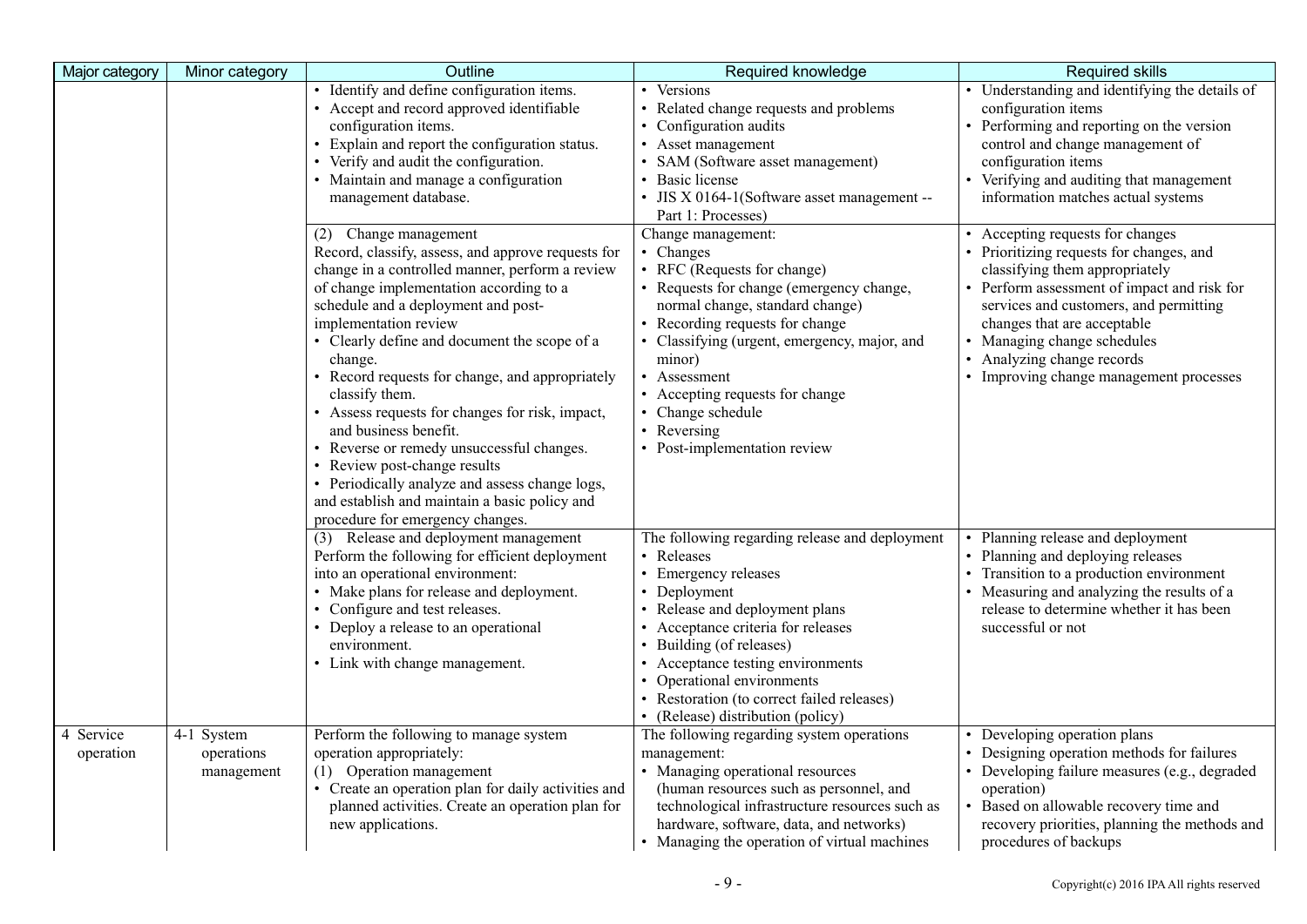| Major category | Minor category | Outline                                                                                 | Required knowledge                              | <b>Required skills</b>                         |
|----------------|----------------|-----------------------------------------------------------------------------------------|-------------------------------------------------|------------------------------------------------|
|                |                | • Define management standards for the                                                   | • Job management                                | Planning and implementing resolutions for      |
|                |                | notification of important changes to operational                                        | Data management                                 | capacity bottlenecks, and the efficient use of |
|                |                | status.                                                                                 | • User management                               | resources                                      |
|                |                | (2) Fault management                                                                    | Knowledge concerning information security       | Performing information security management     |
|                |                | • Create recovery and degraded operation plans                                          | management such as identity authentication,     | for operations                                 |
|                |                | to perform appropriate operation when a                                                 | access control, privilege management, and trail | Considering and operating high-availability    |
|                |                | system fault occurs.                                                                    | management functions                            | systems with technical measures such as        |
|                |                | • Consider and operate high-availability systems                                        | Basic knowledge concerning capacity             | redundancy for their computers and             |
|                |                | on the basis of a policy for service continuity                                         | management                                      | communication devices                          |
|                |                | and availability management through technical                                           | Knowledge concerning technologies and           | Designing management standards for the         |
|                |                | measures such as providing redundancy for                                               | solutions that enable high availability         | notification of important changes to           |
|                |                | their devices.                                                                          | • Cold start, warm start                        | operational status                             |
|                |                | (3) Operation methods during failures                                                   |                                                 | Creating an operation plan for applications    |
|                |                | • Clarifying and verifying alternative processing                                       |                                                 |                                                |
|                |                | procedures, recovery procedures, and                                                    |                                                 |                                                |
|                |                | organization up to recovery to speed up failure                                         |                                                 |                                                |
|                |                | recovery and improve service continuity and                                             |                                                 |                                                |
|                |                | availability                                                                            |                                                 |                                                |
|                |                | (4) Performance measurement                                                             |                                                 |                                                |
|                |                | • Performing measurement of performance on<br>the basis of a capacity management policy |                                                 |                                                |
|                | 4-2 Operation  | Perform the following activities for appropriate                                        | The following regarding operations:             | • Monitoring and managing system operational   |
|                |                | operations:                                                                             | System monitoring and operation                 | status                                         |
|                |                | (1) System monitoring and operation                                                     | • Operations support tools (monitoring tools,   | • Using operations support tools               |
|                |                | Perform monitoring of the service performance                                           | diagnostic tools)                               | • Creating system operation procedures         |
|                |                | status, system operational status, and faults in                                        |                                                 |                                                |
|                |                | order to keep track of system operational status                                        |                                                 |                                                |
|                |                | as well as service performance status, and to                                           |                                                 |                                                |
|                |                | promptly address troubles:                                                              |                                                 |                                                |
|                |                | (2) Operational status management                                                       | • Recording and reporting operational status    | Recording and reporting system operational     |
|                |                | Record and report operational status in                                                 |                                                 | status                                         |
|                |                | conjunction with system operational status                                              |                                                 | • Collecting, analyzing, and reporting system  |
|                |                | monitoring.                                                                             |                                                 | monitoring data                                |
|                |                | $(3)$ Job scheduling                                                                    | • Job scheduling                                | • Creating and maintaining job schedules       |
|                |                | Create schedules for scheduled processes, create                                        | · Schedule design                               | • Managing job schedules                       |
|                |                | procedures for handling and processing                                                  |                                                 | • Designing job schedules and jobnet           |
|                |                | exceptions and unplanned processes, and record,                                         |                                                 |                                                |
|                |                | report and manage job processing results so that                                        |                                                 |                                                |
|                |                | output can be obtained in a timely manner in                                            |                                                 |                                                |
|                |                | accordance with a data processing cycle.                                                |                                                 |                                                |
|                |                | (4) Output management                                                                   | • Form delivery and media management            | • Implementing and managing form delivery      |
|                |                | Manage output services such as printing.                                                | • Handling secret forms and bulk forms          | services                                       |
|                |                |                                                                                         | • Storing and discarding media                  | • Managing media                               |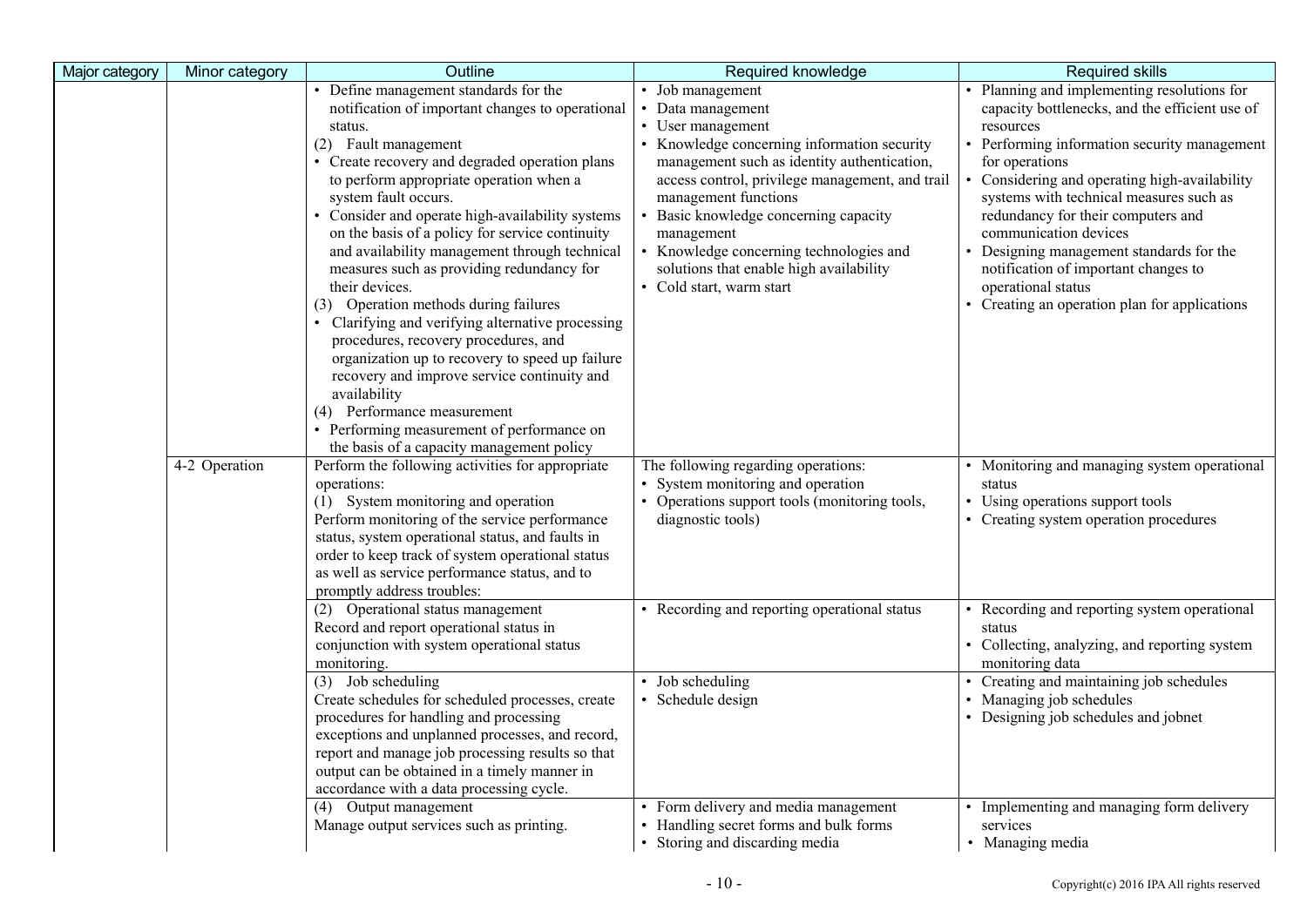| Major category           | Minor category                         | Outline                                                                                                                                                                                                                                                                                                                      | Required knowledge                                                                                                                                                                                                                                                                                                                                                                                                                                                                                                                                                                                                        | <b>Required skills</b>                                                                                                                                                                                                                                                                                                                                                                                                                                                                                                                                |
|--------------------------|----------------------------------------|------------------------------------------------------------------------------------------------------------------------------------------------------------------------------------------------------------------------------------------------------------------------------------------------------------------------------|---------------------------------------------------------------------------------------------------------------------------------------------------------------------------------------------------------------------------------------------------------------------------------------------------------------------------------------------------------------------------------------------------------------------------------------------------------------------------------------------------------------------------------------------------------------------------------------------------------------------------|-------------------------------------------------------------------------------------------------------------------------------------------------------------------------------------------------------------------------------------------------------------------------------------------------------------------------------------------------------------------------------------------------------------------------------------------------------------------------------------------------------------------------------------------------------|
|                          |                                        | $(5)$ Backup<br>Create procedures and methods for backup and<br>recovery, implement and use backup management<br>tools, and perform data backup.<br>(6) Personnel management<br>Put in place a working system for operations<br>personnel, or perform activity management<br>concerning commission if personnel are supplied | • Backup types<br>· Rollback/rollforward<br>• Personnel management<br>• Related laws such as the Labor Standards Act                                                                                                                                                                                                                                                                                                                                                                                                                                                                                                      | • Designing how to back up data and systems,<br>and maintaining and managing the backups<br>• Installing and utilizing backup management<br>tools<br>Establishing an appropriate work system<br>Developing staff on the basis of the work<br>system, or the content of outsourcing and<br>operations management                                                                                                                                                                                                                                       |
|                          | 4-3 Service desk                       | by an external party.<br>A service desk is the support group who acts as<br>the direct contact for customers and takes charge<br>of a large portion of the total support work. It<br>serves as a daily liaison with users and handles<br>incidents and service requests.                                                     | The following regarding service desk:<br>• Service desk<br>• Level 1 support<br>• Level 2 and 3 support<br>• Organizational structure for service desk (local<br>service desk, virtual service desk, central<br>service desk, follow-the-sun service desk)<br>Call center<br>$\cdot$ SPOC<br>$\cdot$ FAQ<br>$\cdot$ CTI<br>• Knowledge base<br>• Staffing (maintaining staff skills, managing<br>working schedules, and deciding the necessary<br>number of staff members)<br>• Management indicators (average response<br>time, call abandon rates, talk time, availability,<br>resolution rates, customer satisfaction) | Supporting customers (interpersonal and<br>communication skills)<br>• Managing and operating the support<br>infrastructure of a service desk<br>Setting, monitoring, and evaluating<br>management indicators or indexes<br>(monitoring the progress of incidents and<br>service requests, analyzing calls, and<br>understanding and explaining problems and<br>points for improvement)<br>Performing incident and service request<br>management processes (initial supports)<br>Using support tools such as knowledge bases<br>and diagnostic scripts |
| 5 Facility<br>management | 5-1 Basic<br>technology of<br>hardware | For the purpose of stable operation of hardware<br>(e.g., computer, related devices) installed or to be<br>installed, perform activities such as installation,<br>set up, normal functional maintenance,<br>enhancement, fixing of failures, and instruction of<br>operation.                                                | Hardware:<br>• IT architecture (hardware)<br>• Basic technology of hardware<br>• Installation and maintenance of hardware<br>products<br>• International hardware standards and related<br>specifications<br>• Techniques for repairing hardware products                                                                                                                                                                                                                                                                                                                                                                 | Having expertise in hardware, and providing<br>team members with technical guidance on the<br>installation and maintenance of systems                                                                                                                                                                                                                                                                                                                                                                                                                 |
|                          | 5-2 Basic<br>technology of<br>software | For the purpose of stable operation of software<br>(e.g., computer programs, software products)<br>installed or to be installed, perform activities such<br>as installation, set up, normal functional<br>maintenance, enhancement, fixing of failures, and<br>instruction of operation.                                     | Software:<br>• IT architecture (software)<br>• Installation and maintenance of software<br>products<br>System software products and their operational<br>environments<br>• International software standards and related<br>specifications                                                                                                                                                                                                                                                                                                                                                                                 | Having expertise in software, and providing<br>team members with technical guidance on the<br>installation and maintenance of systems                                                                                                                                                                                                                                                                                                                                                                                                                 |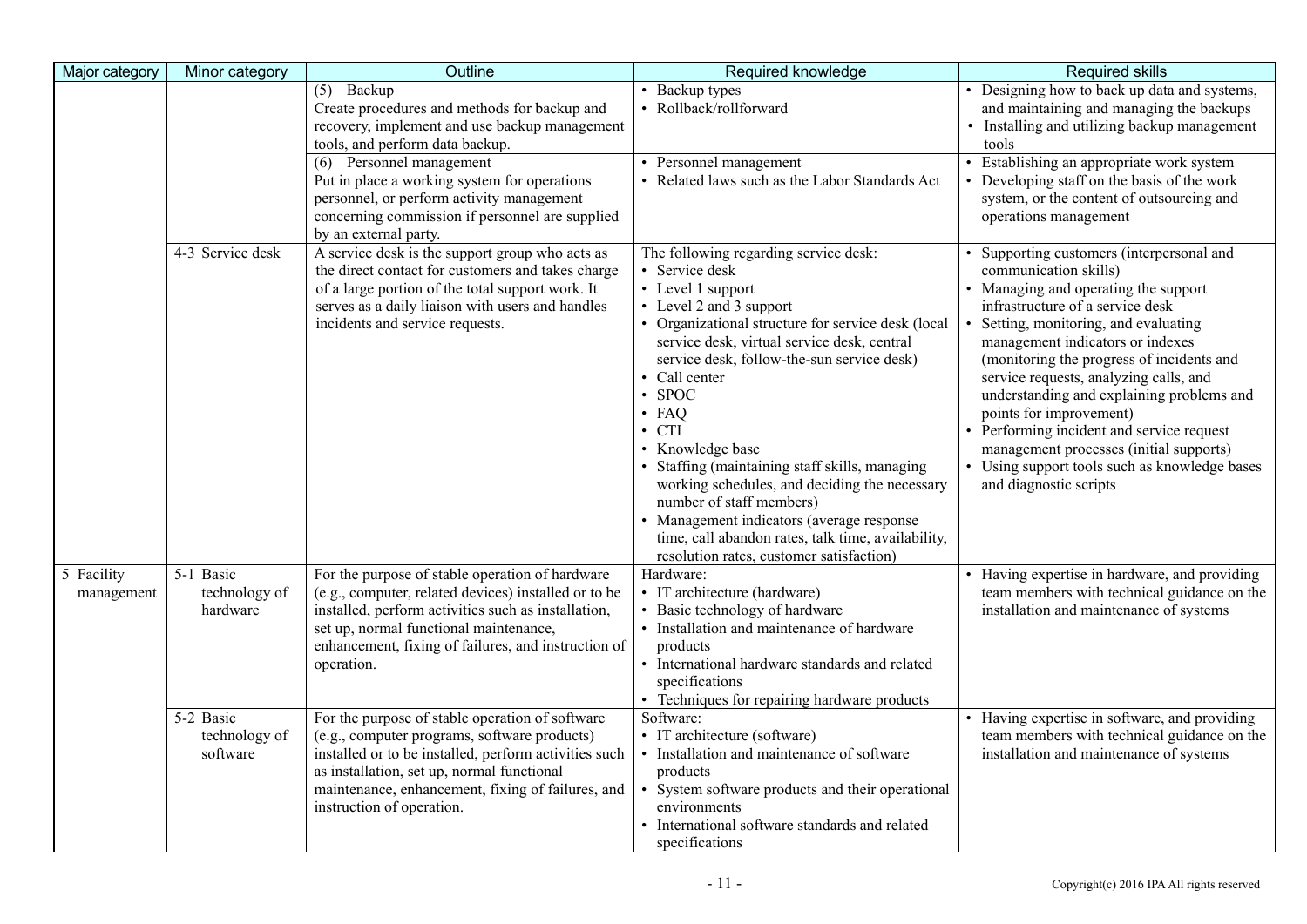| Major category | Minor category                             | Outline                                                                                                                                                                                                                                                                                                | Required knowledge                                                                                                                                                                                                                                    | Required skills                                                                                                                                                                                                                                           |
|----------------|--------------------------------------------|--------------------------------------------------------------------------------------------------------------------------------------------------------------------------------------------------------------------------------------------------------------------------------------------------------|-------------------------------------------------------------------------------------------------------------------------------------------------------------------------------------------------------------------------------------------------------|-----------------------------------------------------------------------------------------------------------------------------------------------------------------------------------------------------------------------------------------------------------|
|                | 5-3 Management<br>of system<br>maintenance | With expertise in hardware, software, and<br>facilities, maintain and repair hardware and<br>software in accordance with service requirements.<br>Develop a plan for system maintenance.<br>Install and maintain hardware and software.<br>Develop and implement a plan for preventive<br>maintenance. | • Understanding and utilizing network<br>technologies<br>Management of system maintenance:<br>Installing and maintaining hardware products<br>and software products<br>Designing and implementing structures for<br>mutual backup with remote centers | Maintaining hardware products according to<br>their maintenance manuals<br>Utilizing instruments and test tools necessary<br>to maintain hardware<br>Understanding the specifications and manuals<br>of software products, and installing the<br>products |
|                |                                            |                                                                                                                                                                                                                                                                                                        |                                                                                                                                                                                                                                                       | Understanding the support manuals of<br>software products, and supporting their users                                                                                                                                                                     |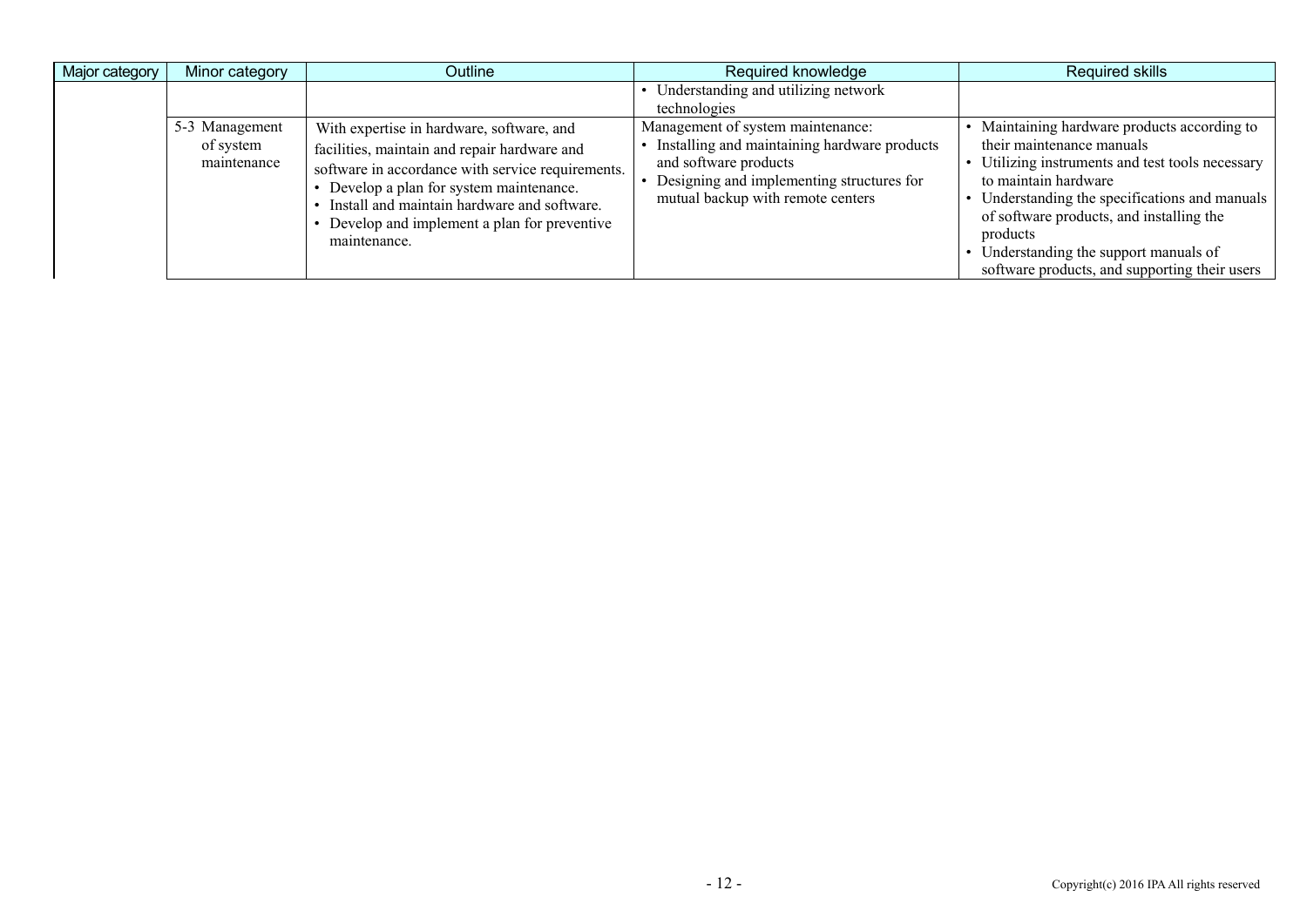| Major category | Minor category              | Outline                                                                                                                                                                                                                                                                                                                                                                                                           | Required knowledge                                                                                                                                                                                                                                                                                                                                                                                                                                                                                                                                                    | Required skills                                                                                                                                                                                           |
|----------------|-----------------------------|-------------------------------------------------------------------------------------------------------------------------------------------------------------------------------------------------------------------------------------------------------------------------------------------------------------------------------------------------------------------------------------------------------------------|-----------------------------------------------------------------------------------------------------------------------------------------------------------------------------------------------------------------------------------------------------------------------------------------------------------------------------------------------------------------------------------------------------------------------------------------------------------------------------------------------------------------------------------------------------------------------|-----------------------------------------------------------------------------------------------------------------------------------------------------------------------------------------------------------|
|                | 5-4 Facility<br>management  | · Design, construct, manage, maintain, and<br>operate IT-related facilities that meet the<br>usability and maintainability of a data center.<br>• Design, lay out, maintain, and operate a<br>physical network (communications network).<br>• Install, transfer, update, and migrate computer<br>systems.<br>• Identify the causes of impacts on the<br>environment, and investigating the necessary<br>measures. | Facility management:<br>• Managing facilities<br>Trends in the latest technology of facilities and<br>network products<br>Reliability, availability, and maintainability of<br>facilities<br>• Basics of the laws, regulations, and standards<br>of facility management<br>Environmental aspects<br>$\cdot$ Green IT<br>DPPE (Datacenter performance per energy)<br>(GEC, PUE, ITEE, ITEU, etc.)                                                                                                                                                                      | • Designing, constructing, managing, and<br>maintaining facilities with expertise in<br>technology<br>Resolving technical problems related to<br>facility management                                      |
|                | 5-5 Equipment<br>management | • Design, construct, maintain, and operate the<br>facilities (or equipment) of the data center.<br>Take measures against faults for related<br>equipment.<br>Take measures for safety management in<br>constructing the facilities (or equipment) of the<br>data center.<br>• Design, construct, maintain, and operate<br>equipment for security and disaster prevention.                                         | Equipment management<br>Building management (surge protection<br>devices such as quake-absorbing unit,<br>lightening arrester, accident/crime prevention<br>facility, and safety management-related<br>knowledge, etc.)<br>Electric facilities (UPS, private power<br>generator, etc.)<br>• Air-conditioning facilities (air-conditioning<br>equipment, hot aisle, cold aisle, etc.)<br>Communication facilities (MDF, IDF, etc.)<br>Standards for Information System Safety<br><b>Measures</b><br>Basics of the laws and regulations related to<br>safety and health | · Designing, constructing, maintaining, and<br>operating data center facilities (or<br>equipment), and other facilities (or<br>equipment) such as offices and factories<br>where IT devices are installed |